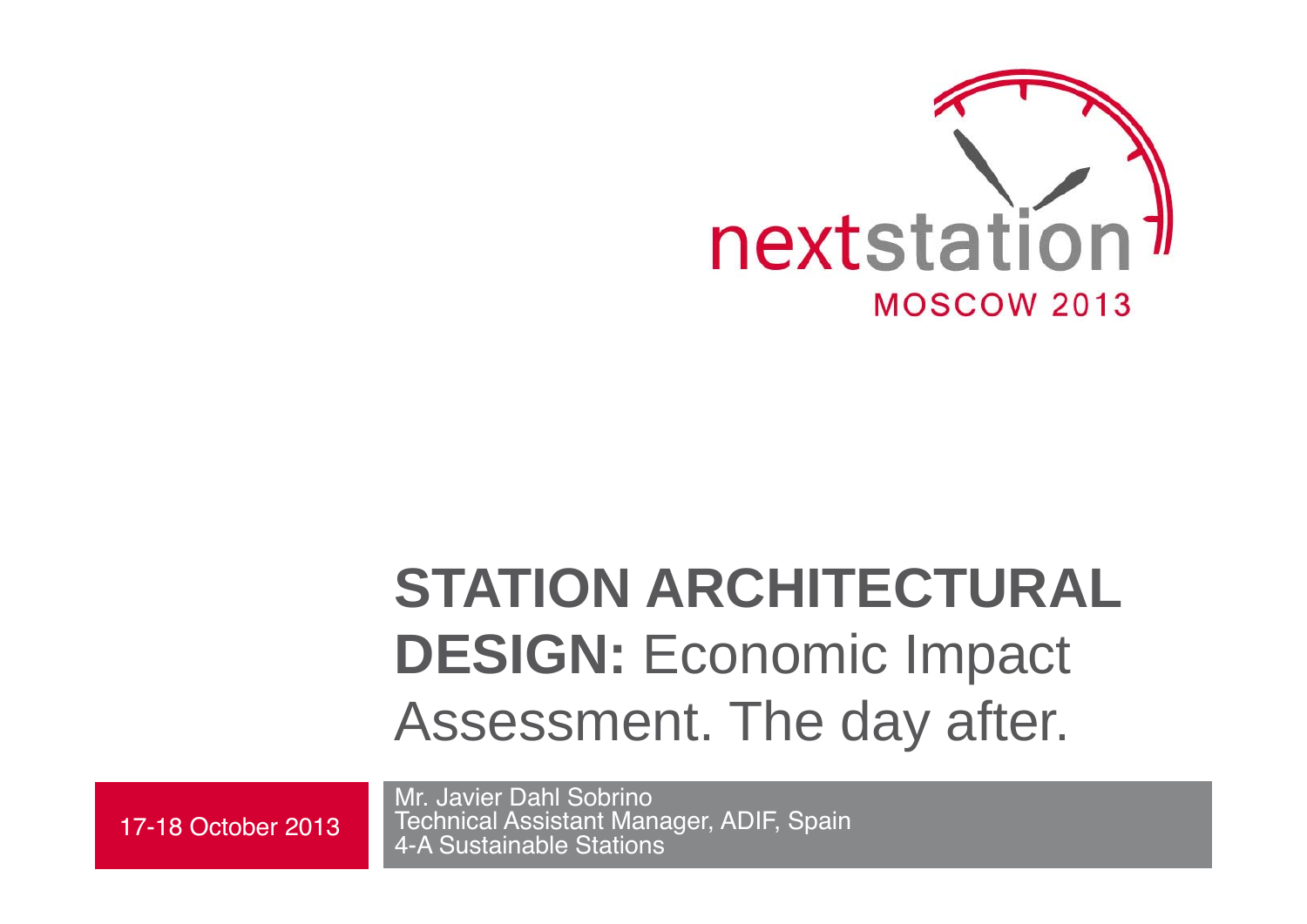# What are we going to talk about?



#### **The aim of this lecture is to present ADIF´s STATION HANDBOOK and the reason why it was born:**

- □ To gather Adif's experience of the past years, in the design, construction, management & operation of High Speed and Conventional Spanish Stations.
	- □ To ensure that values acquired from operation & maintenance during the life cycle of a station are considered as Station Design Principles.



.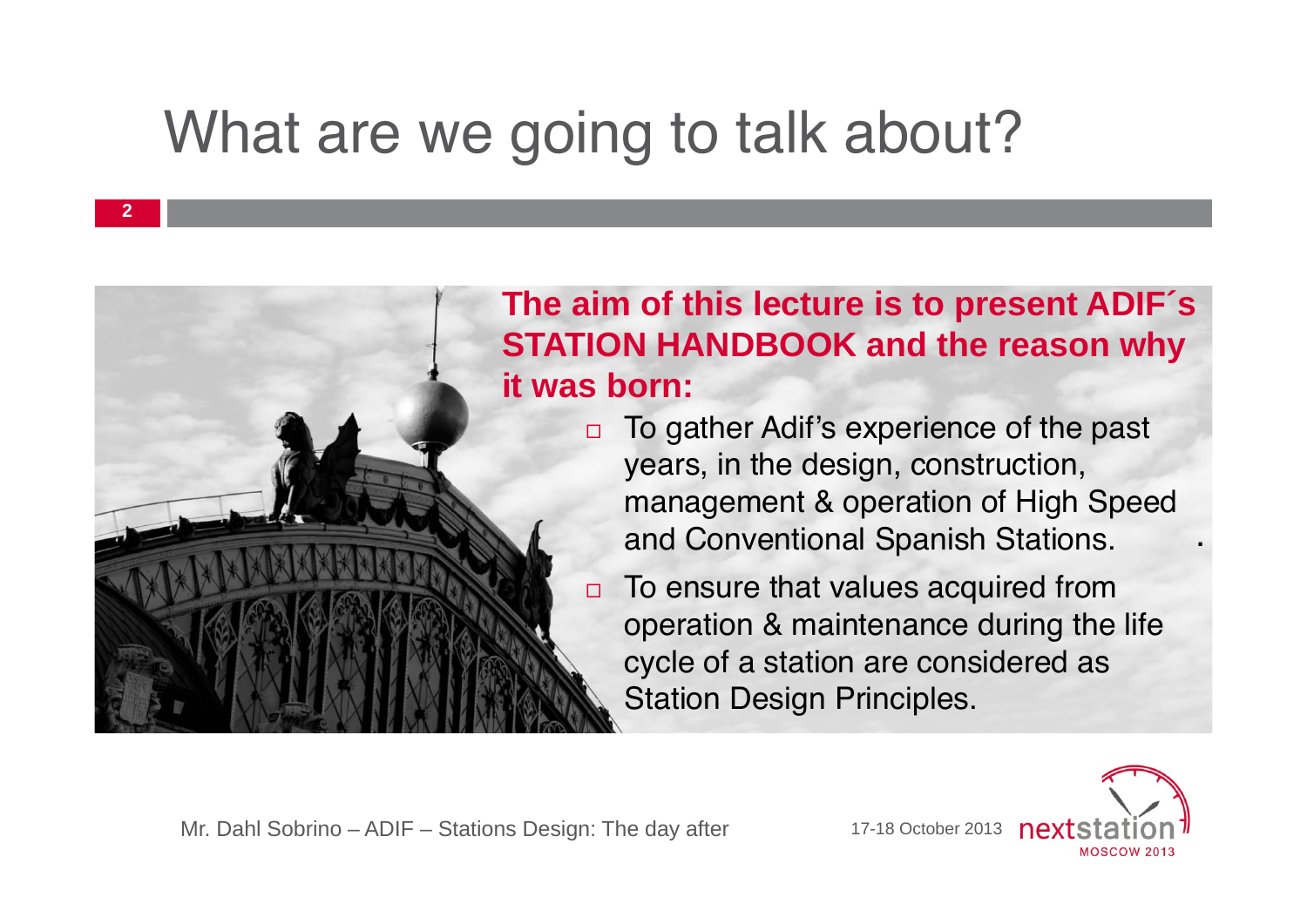## What does *"the day after"* mean?

# **Project <b>Construction**

**OPERATION**

*The day after is* **the day when the lifecyle and the operation activities of <sup>a</sup> Station start.** Therefore, Stations besides being beautiful, functional, and acting as city landmarks, must above all be **maintainable** and economic **sustainable** during their **whole life cycle**.

Mr. Dahl Sobrino – ADIF – Stations Design: The day after 17-18 October 2013

**3**



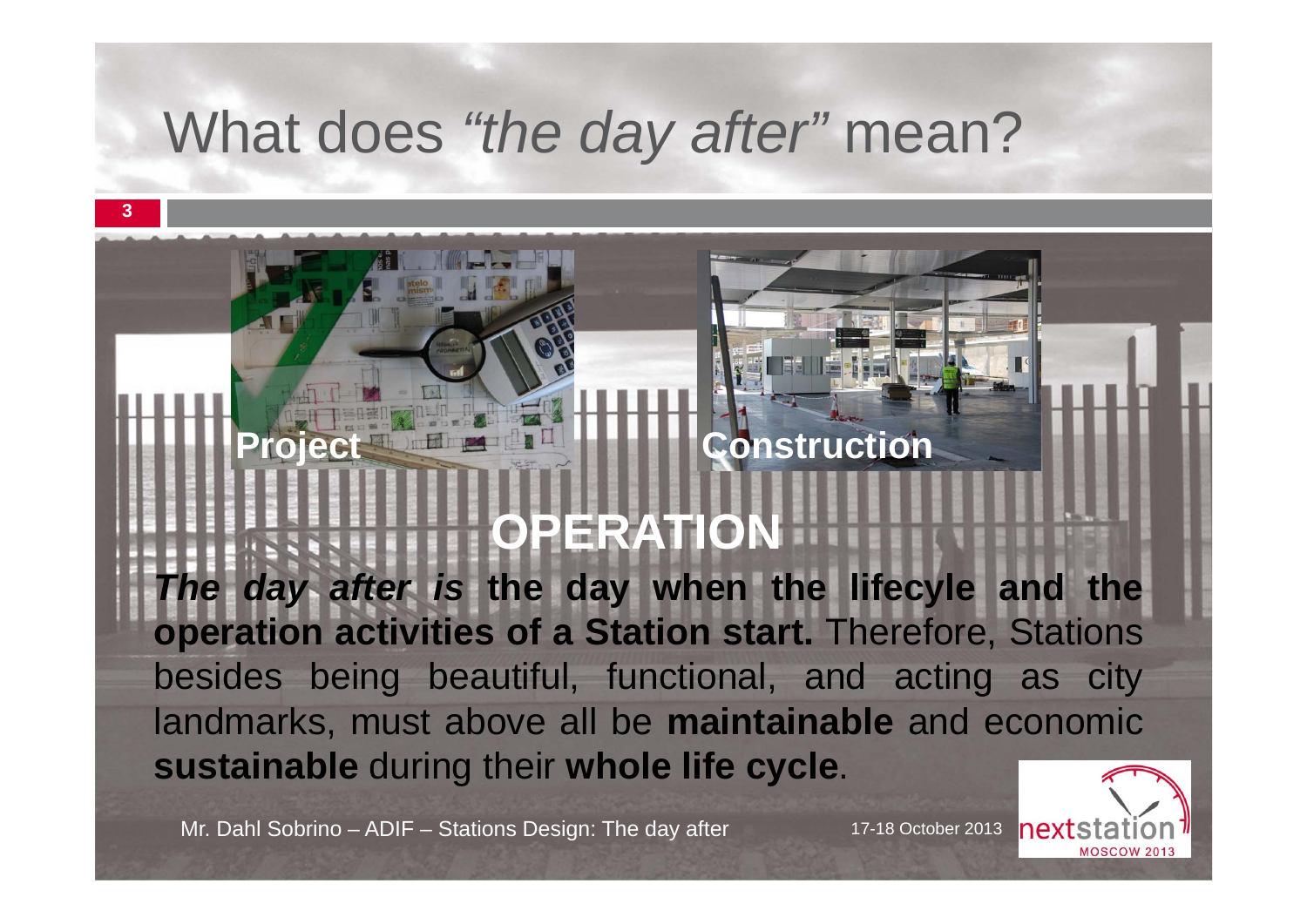# Our role as architects experts in O&M



Mr. Dahl Sobrino – ADIF – Stations Design: The day after

**4**

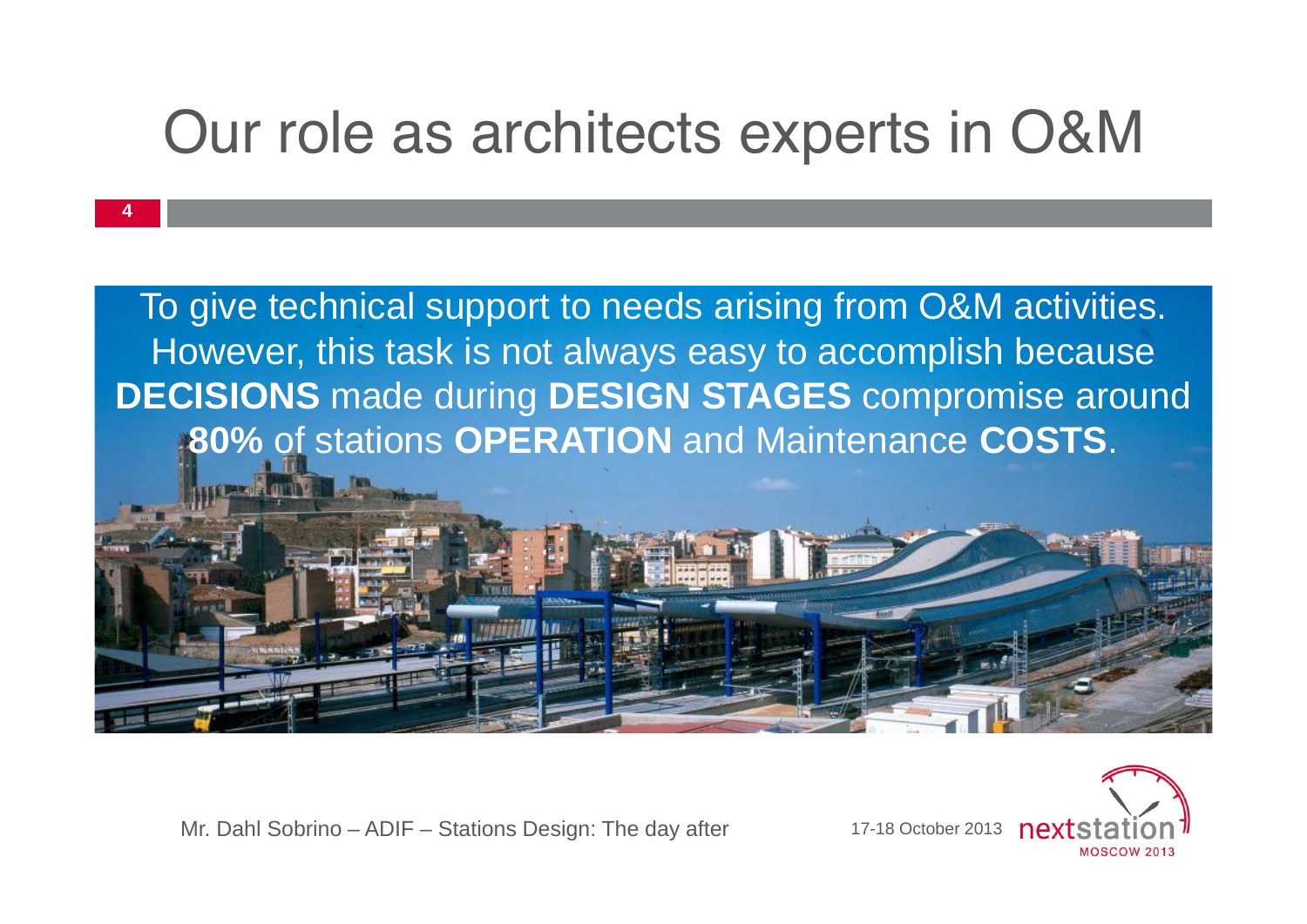# Our Experience: Factors that condition **Operation**



Mr. Dahl Sobrino – ADIF – Stations Design: The day after

17-18 October 2013 **MOSCOW 2013**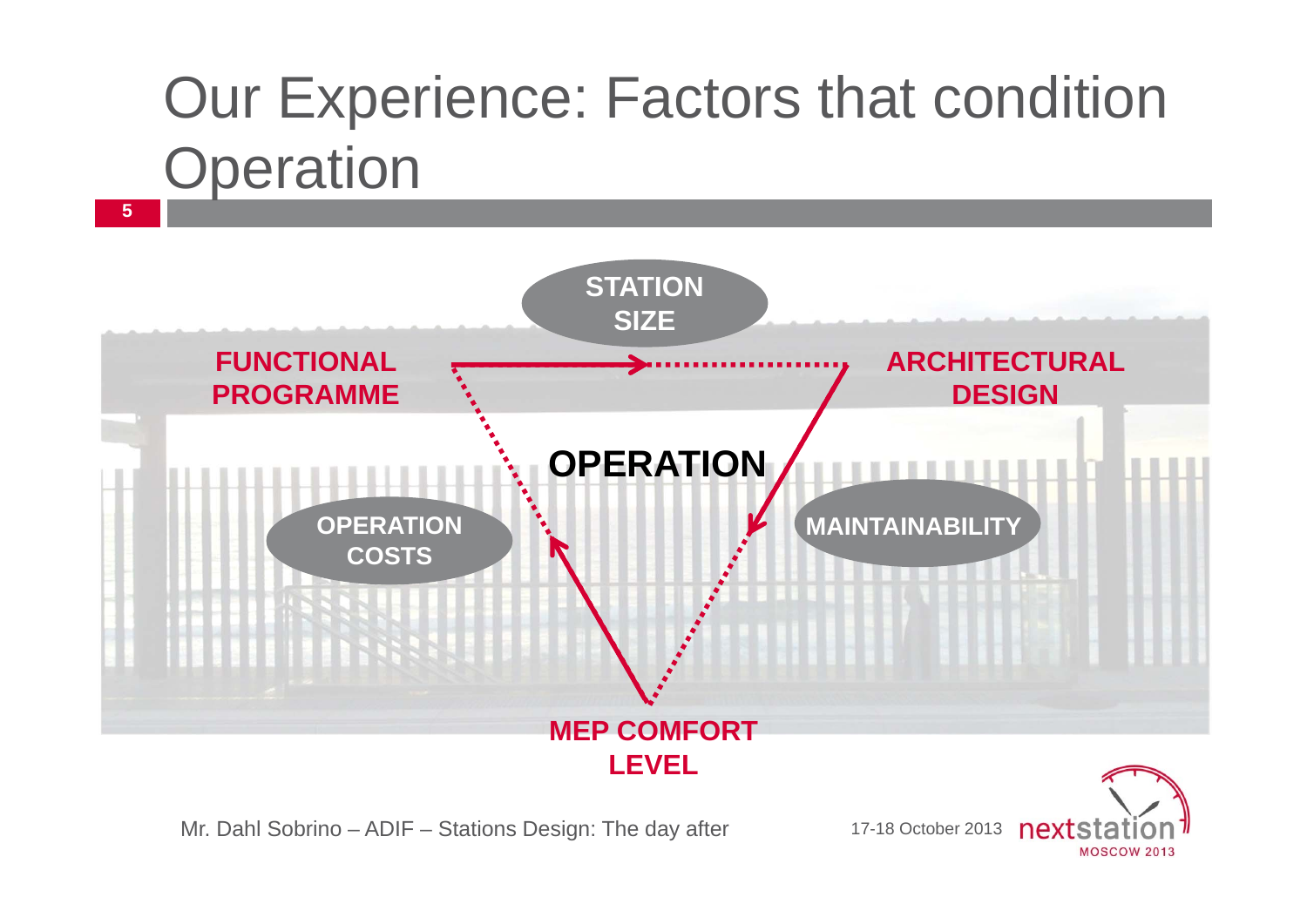



**6**

 $\Box$  Adjust the **station's size** considering initial passenger forecast and plan station future extensions.

### **ADJUSTED SIZE, MODULARITY & FLEXIBILITY**

Mr. Dahl Sobrino – ADIF – Stations Design: The day after 17-18 October 2013 **nex** 





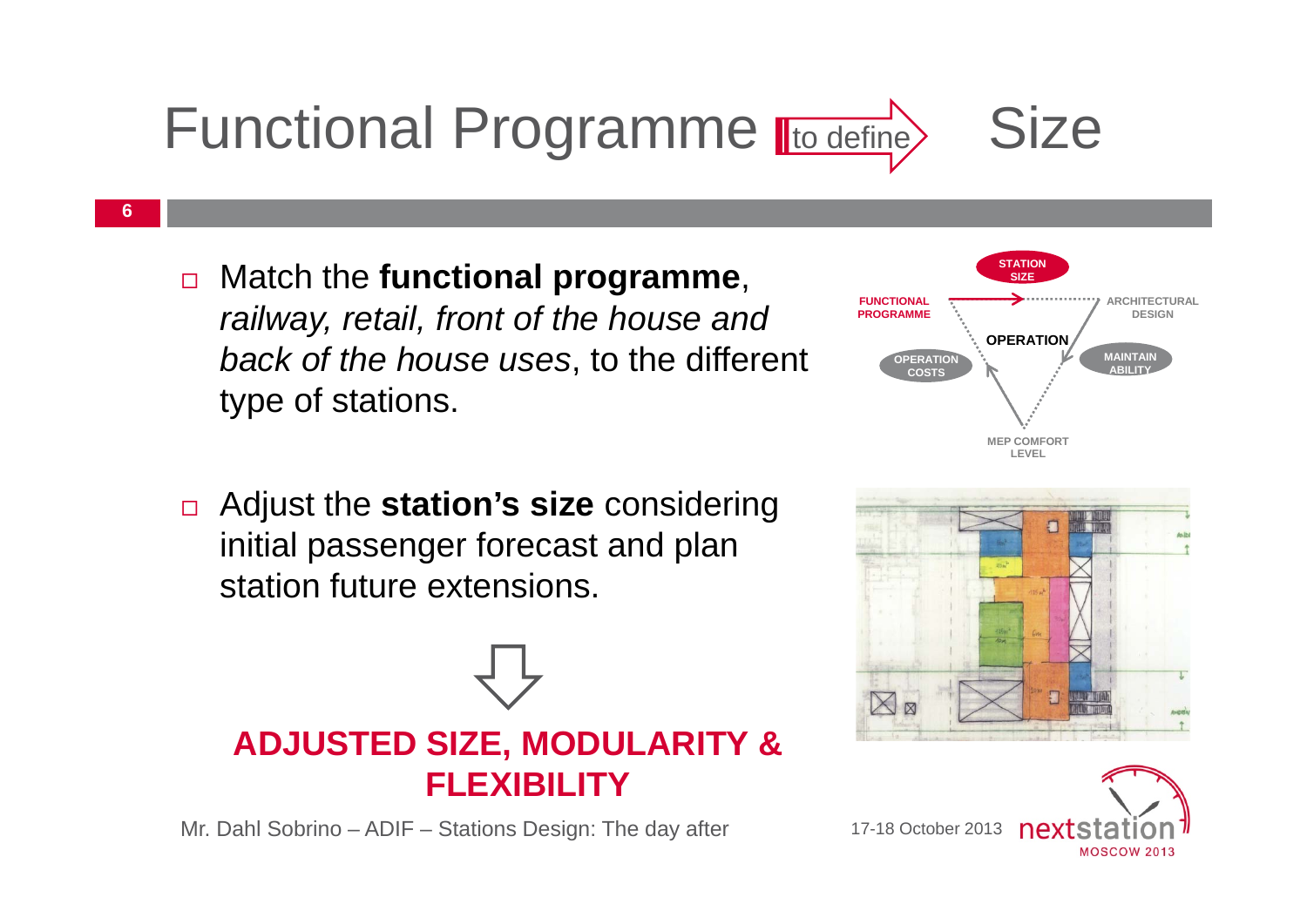# Architectural Design to ensure Maintainability

 $\Box$  **Budget Control** by using different type of materials and finishes depending on the station type:

**7**

| <b>St. Building</b>             | <b>Platform finishes</b>                  | <b>Canopies</b> | <b>MEP COMFORT</b><br>LEVEL |
|---------------------------------|-------------------------------------------|-----------------|-----------------------------|
| $2.000 - 3.200$ $\epsilon$ /sqm | $20 − 100 \in$ /sqm<br>Concrete / granite | 350 – 500 €/sqm |                             |



- □ **MEP & Back of the House Services** as an important part of the project:
	- $\Box$ Represent up to 20% of Station area.
	- ◘ Rooftops, service galleries and glazed walls must be accessible for maintenance operations.

### **MEP ACCESSIBILITY & STANDARDIZATION**

Mr. Dahl Sobrino – ADIF – Stations Design: The day after



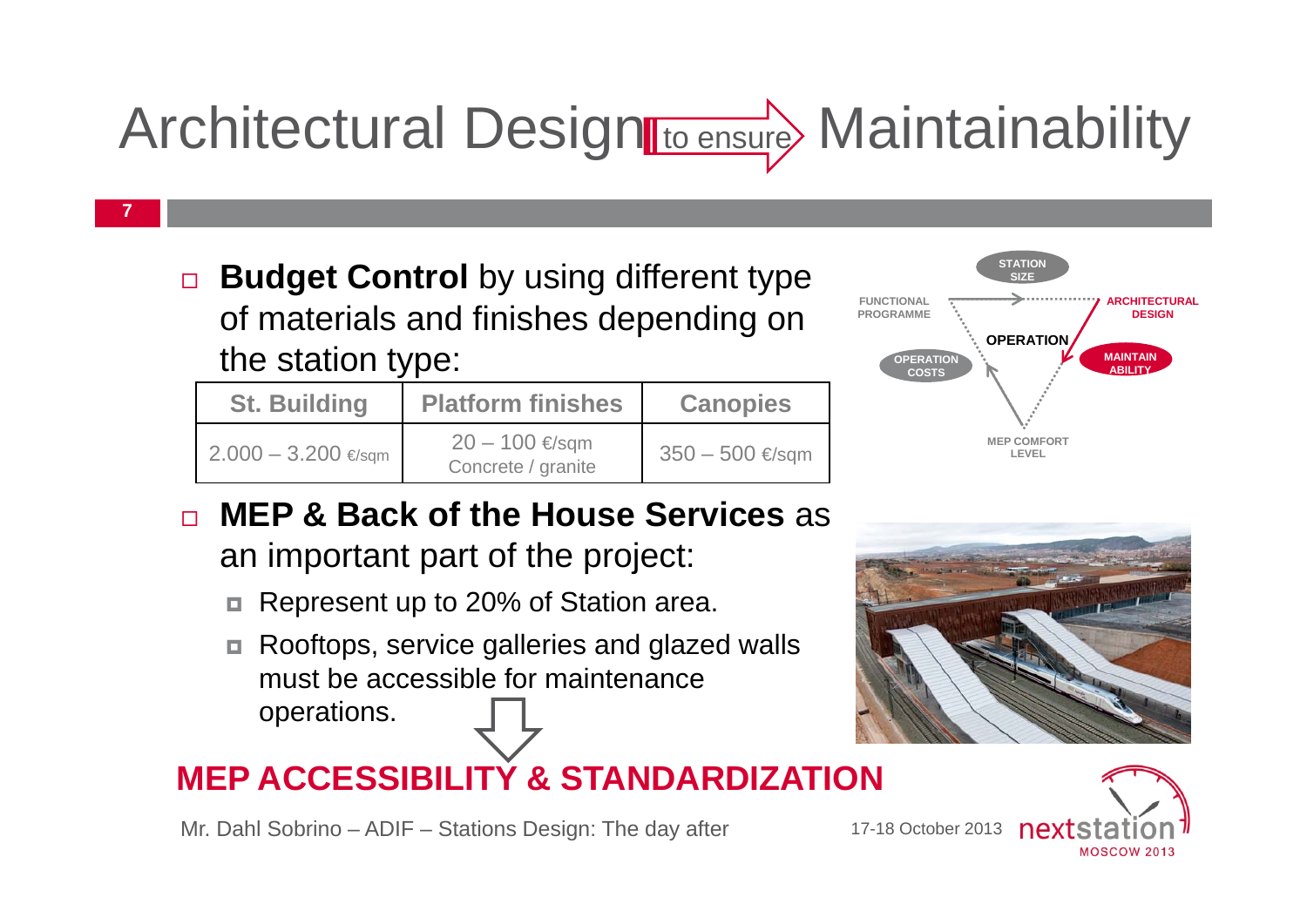# MEP Comfort Level **Hto balance** Operation Costs

#### **8**

#### □ **Vertical communication elements.**

Annual maintenance costs:

|  | Elevator   Escalator   Mech. ramp   Fixed Ramp |              |
|--|------------------------------------------------|--------------|
|  | 2.000 €/year 2.500 €/year 4.000 €/year         | $0 \in$ vear |

#### $\Box$ **Maintenance budget.**

- Electrical: 30 % medium-low voltage, lighting.
- HVAC: 40 % heating, ventilation and air conditioning.
- $\Box$ Others: 30% plumbing, sewage, fire protection.



Mr. Dahl Sobrino – ADIF – Stations Design: The day after





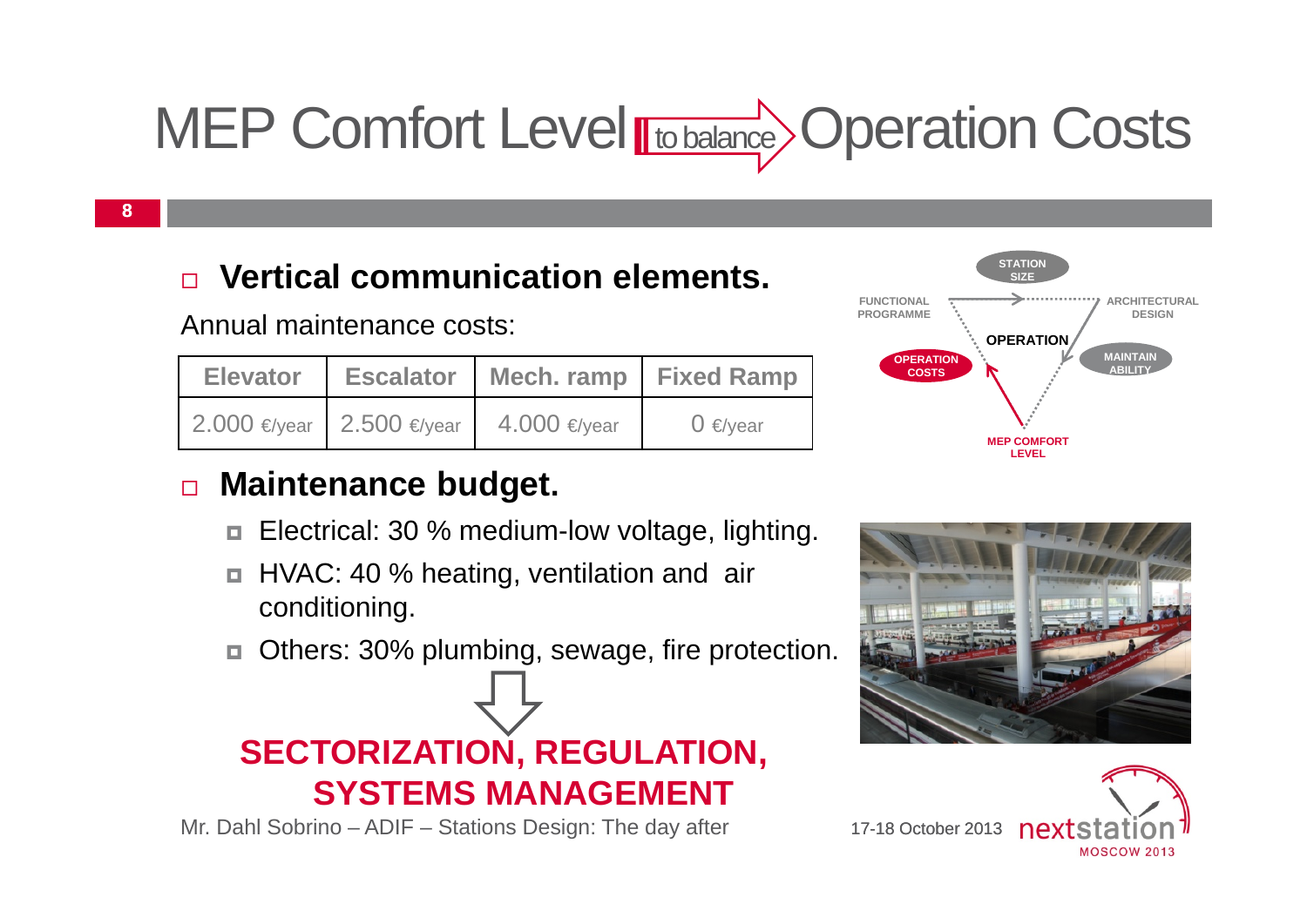# Our experience put down into words

#### Adif Stations Handbook (1300 pages)





Mr. Dahl Sobrino – ADIF – Stations Design: The day after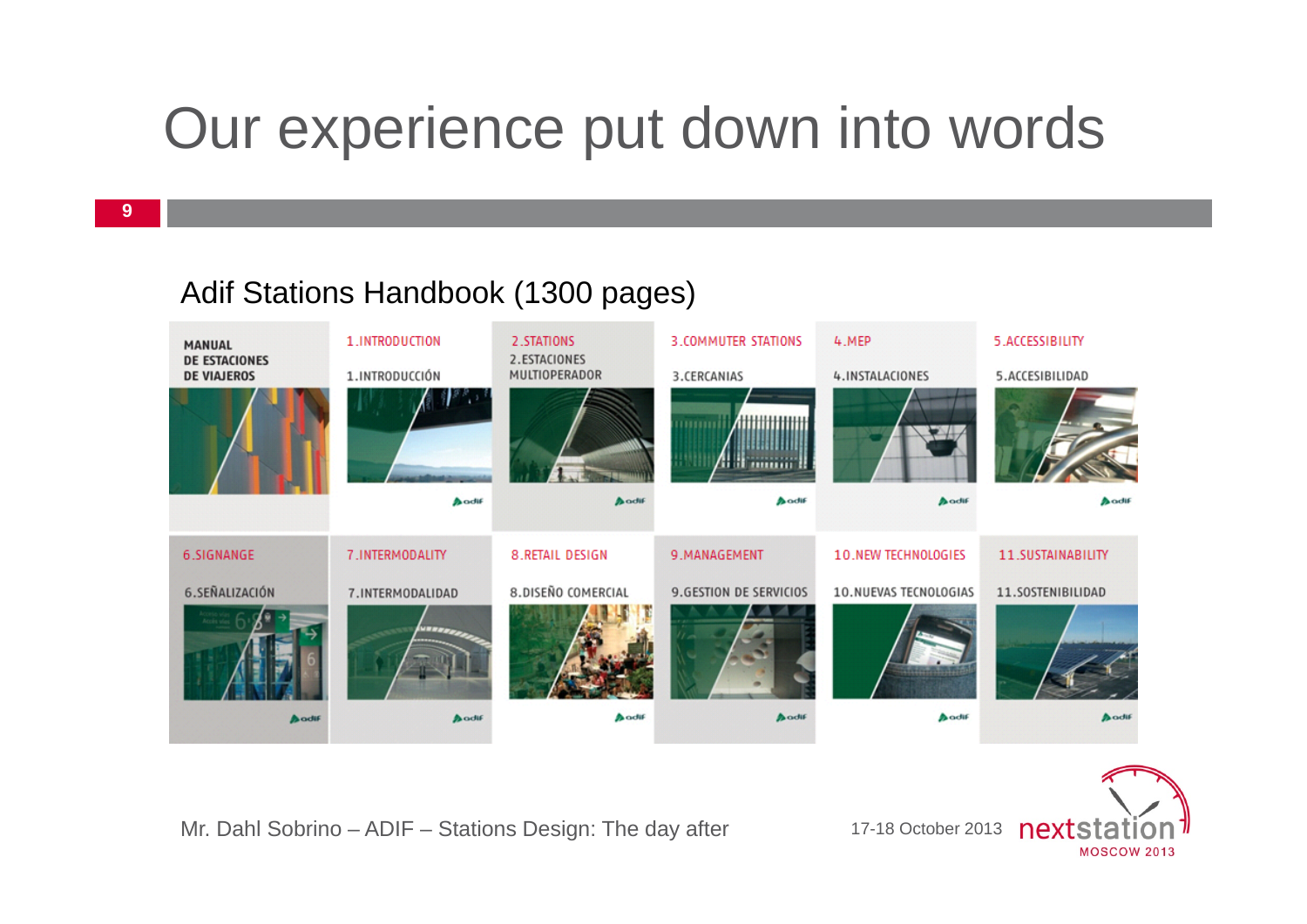# New approach: Station life cycle



Mr. Dahl Sobrino – ADIF – Stations Design: The day after

17-18 October 2013

**MOSCOW 2013**